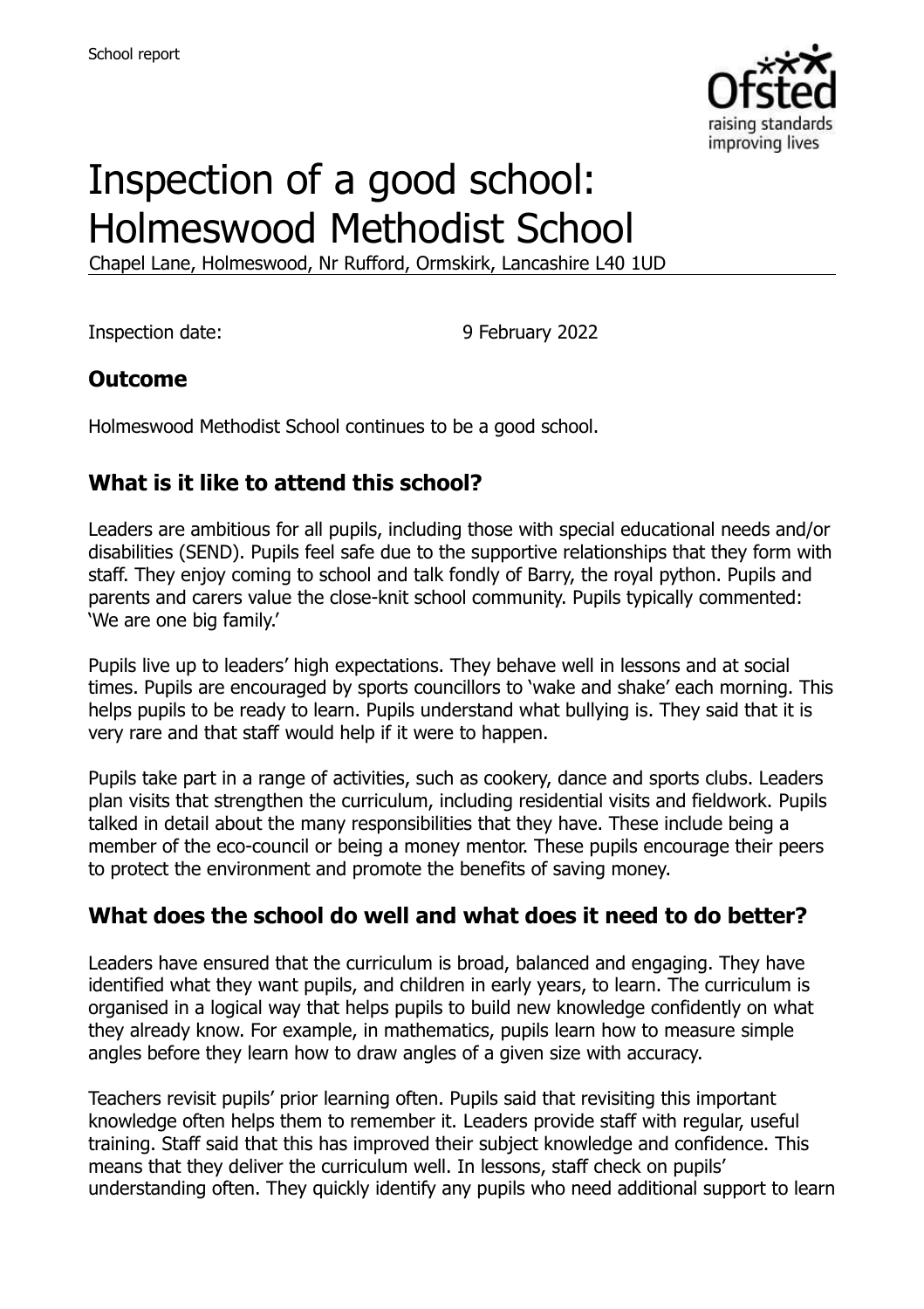

the curriculum. This includes pupils with SEND. Leaders ensure that pupils with SEND follow the same ambitious curriculum as their peers when this is appropriate. If pupils with SEND need increased support, leaders work closely with a range of specialists, such as speech and language therapists. Consequently, most pupils achieve well across the curriculum.

In some subjects, teachers' checks on pupils' learning do not focus well enough on the essential knowledge identified in the curriculum. This means that teachers do not have a clear enough understanding of how well pupils have learned the key knowledge. This limits teachers' ability to plan learning that builds confidently on what pupils already know in these subjects.

In early years, staff support children to develop their speaking and listening skills well. Teachers introduce children to letters and the sounds that they represent in an engaging way. Children learn phonics in a systematic way from Reception Year. They read books that are carefully matched to the sounds that they know. This improves their confidence. Teachers ensure that any pupils who struggle to read get the help that they need to catch up quickly. Staff promote a love of reading across the school. Pupils spoke with enthusiasm about a range of books. They particularly enjoy their teachers reading to them. By the time they reach Year 6, most pupils develop as confident, fluent readers.

Pupils behave well around school. Staff's high expectations for behaviour start in the Nursery class and continue through the school.

Staff provide pupils with many opportunities to become active young citizens. Pupils value the importance of debate and democracy. They elect members to the school council. Pupils, including children in early years, learn about different faiths, cultures and people. They respect these differences. As one pupil said: 'Everyone is unique, and that is good.'

Staff are positive about the support that they receive from the headteacher and governors. They are proud to work at the school. Staff said that they appreciate the consideration given to their workload.

# **Safeguarding**

The arrangements for safeguarding are effective.

The curriculum includes many opportunities for pupils to learn how to stay safe. Pupils know how to raise concerns with staff if they need to. They learn how to report any online concerns and they learn what a good friend is. Pupils have recently worked with the fire service to learn about dangers in the home, including fire safety.

Leaders ensure that staff have the training that they need to spot any signs of concern quickly. When required, leaders involve external agencies to ensure that pupils and their families get help in a timely manner.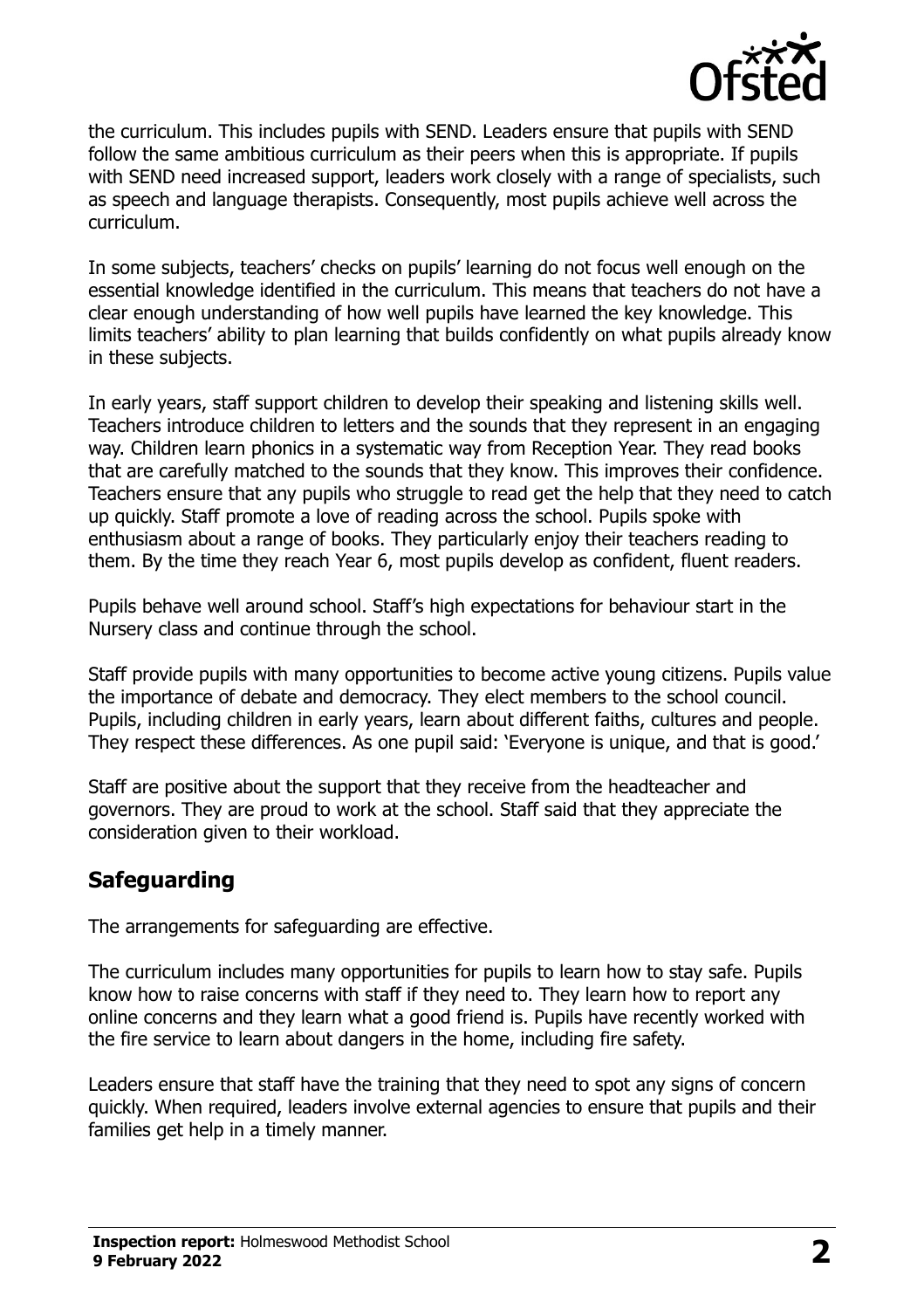

# **What does the school need to do to improve?**

# **(Information for the school and appropriate authority)**

■ Teachers' checks in some subjects do not always identify whether pupils have remembered the most important knowledge in the curriculum. This means that teachers do not always have the most useful information to refine their curriculums. Leaders should review their assessment systems, including those in early years, so that teachers can build learning more effectively on what pupils already know.

### **Background**

When we have judged a school to be good, we will then normally go into the school about once every four years to confirm that the school remains good. This is called a section 8 inspection of a good or outstanding school, because it is carried out under section 8 of the Education Act 2005. We do not give graded judgements on a section 8 inspection. However, if we find evidence that a school would now receive a higher or lower grade, then the next inspection will be a section 5 inspection. Usually this is within one to two years of the date of the section 8 inspection. If we have serious concerns about safeguarding, behaviour or the quality of education, we will deem the section 8 inspection a section 5 inspection immediately.

This is the first section 8 inspection since we judged the school to be good in January 2017.

#### **How can I feed back my views?**

You can use [Ofsted Parent View](https://parentview.ofsted.gov.uk/) to give Ofsted your opinion on your child's school, or to find out what other parents and carers think. We use information from Ofsted Parent View when deciding which schools to inspect, when to inspect them and as part of their inspection.

The Department for Education has further quidance on how to complain about a school.

If you are the school and you are not happy with the inspection or the report, you can [complain to Ofsted.](https://www.gov.uk/complain-ofsted-report)

#### **Further information**

You can search for [published performance information](http://www.compare-school-performance.service.gov.uk/) about the school.

In the report, '[disadvantaged pupils](http://www.gov.uk/guidance/pupil-premium-information-for-schools-and-alternative-provision-settings)' refers to those pupils who attract government pupil premium funding: pupils claiming free school meals at any point in the last six years and pupils in care or who left care through adoption or another formal route.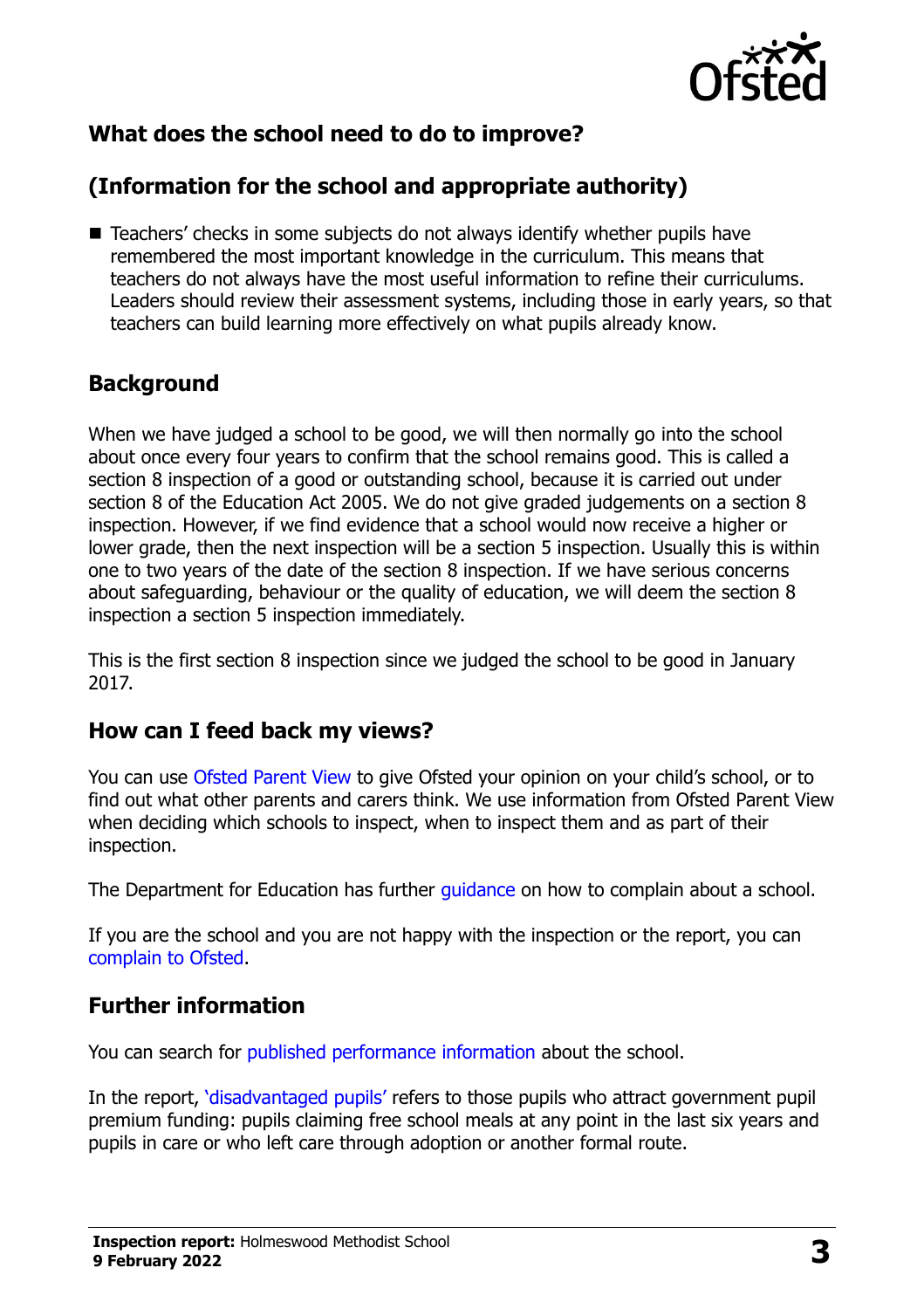

## **School details**

| Unique reference number             | 119403                                                              |
|-------------------------------------|---------------------------------------------------------------------|
| <b>Local authority</b>              | Lancashire                                                          |
| <b>Inspection number</b>            | 10211149                                                            |
| <b>Type of school</b>               | Primary                                                             |
| <b>School category</b>              | Voluntary controlled                                                |
| Age range of pupils                 | 3 to 11                                                             |
| <b>Gender of pupils</b>             | Mixed                                                               |
| Number of pupils on the school roll | 52                                                                  |
| <b>Appropriate authority</b>        | The governing body                                                  |
| <b>Chair of governing body</b>      | Michael Tindsley                                                    |
| <b>Headteacher</b>                  | Relph Higson                                                        |
| Website                             | www.holmeswood.lancs.sch.uk                                         |
| Date of previous inspection         | 10 to 11 January 2017, under section 8 of<br>the Education Act 2005 |

# **Information about this school**

- Since the previous inspection, there have been some changes to teaching staff.
- The school's most recent section 48 inspection took place in December 2019.
- $\blacksquare$  The school does not use any alternative provision.

#### **Information about this inspection**

This was the first routine inspection the school had received since the COVID-19 pandemic began. Inspectors discussed the impact of the pandemic with leaders, and have taken that into account in their evaluation of the school.

- **Inspectors completed deep dives in these subjects: early reading, mathematics and** geography. They met with subject leaders, visited lessons, reviewed pupils' work and spoke to teachers and pupils.
- Inspectors also considered other subjects, including computing, and art and design. An inspector met with subject leaders, reviewed pupils' work and evaluated these curriculums.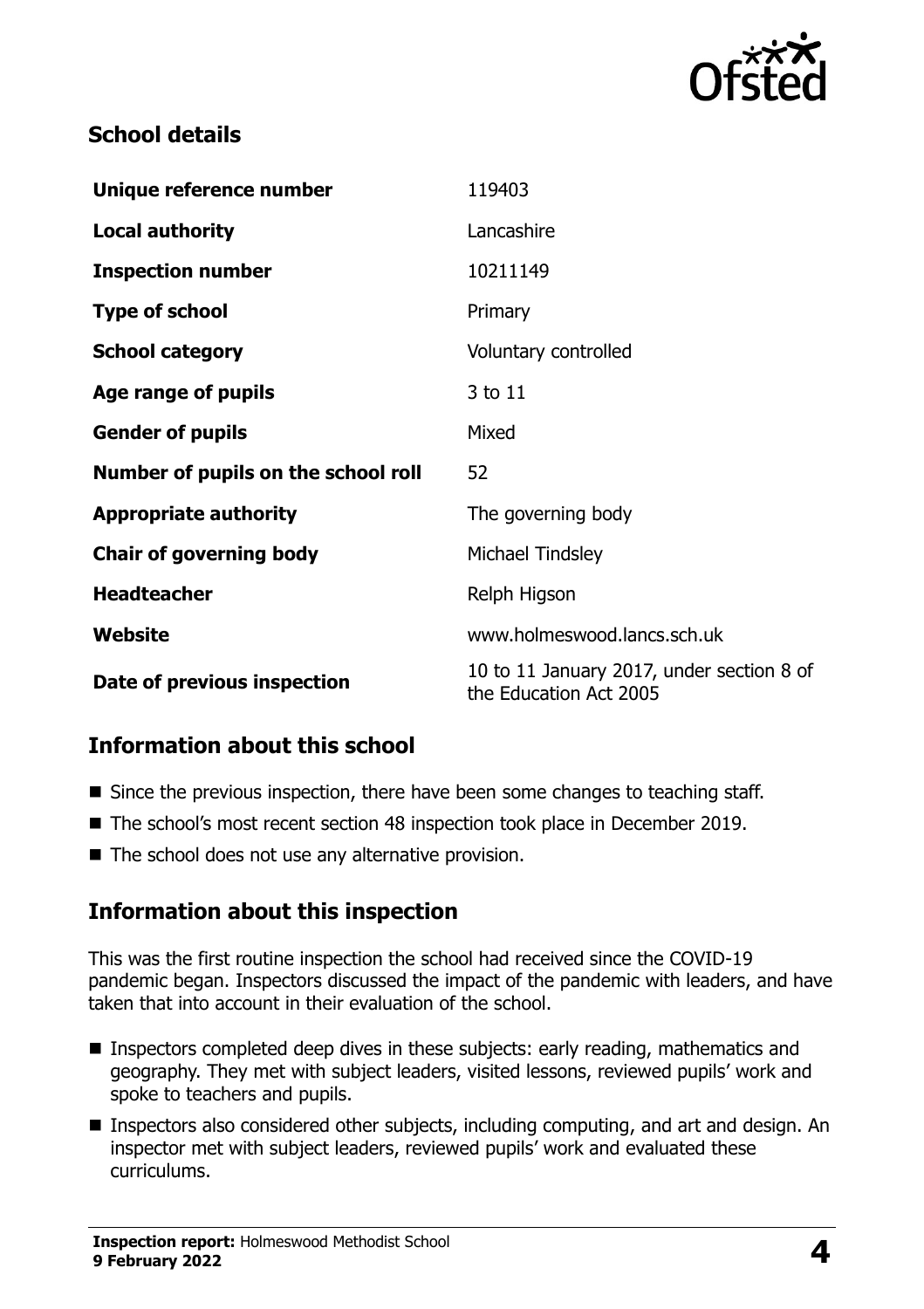

- Inspectors scrutinised a range of documentation. The lead inspector spoke to the headteacher throughout the inspection. An inspector also met with the headteacher about the leadership of SEND at the school.
- The lead inspector met governors, including the chair of the governing body. He spoke to a representative of the local authority and the school improvement partner.
- Inspectors held meetings with the staff responsible for safeguarding and scrutinised the single central record. They considered leaders' safeguarding processes and questioned staff's understanding of these procedures. Inspectors observed pupils during playtimes and lunchtimes. They discussed safeguarding with pupils.
- Inspectors considered the responses to Ofsted Parent View, including the free-text comments. They also considered the responses to the staff survey.

#### **Inspection team**

Adam Sproston, lead inspector Her Majesty's Inspector

Sharon Cowey **Canadian Cowey Contract Contract Contract Contract Contract Contract Contract Contract Contract Contract Contract Contract Contract Contract Contract Contract Contract Contract Contract Contract Contract Co**